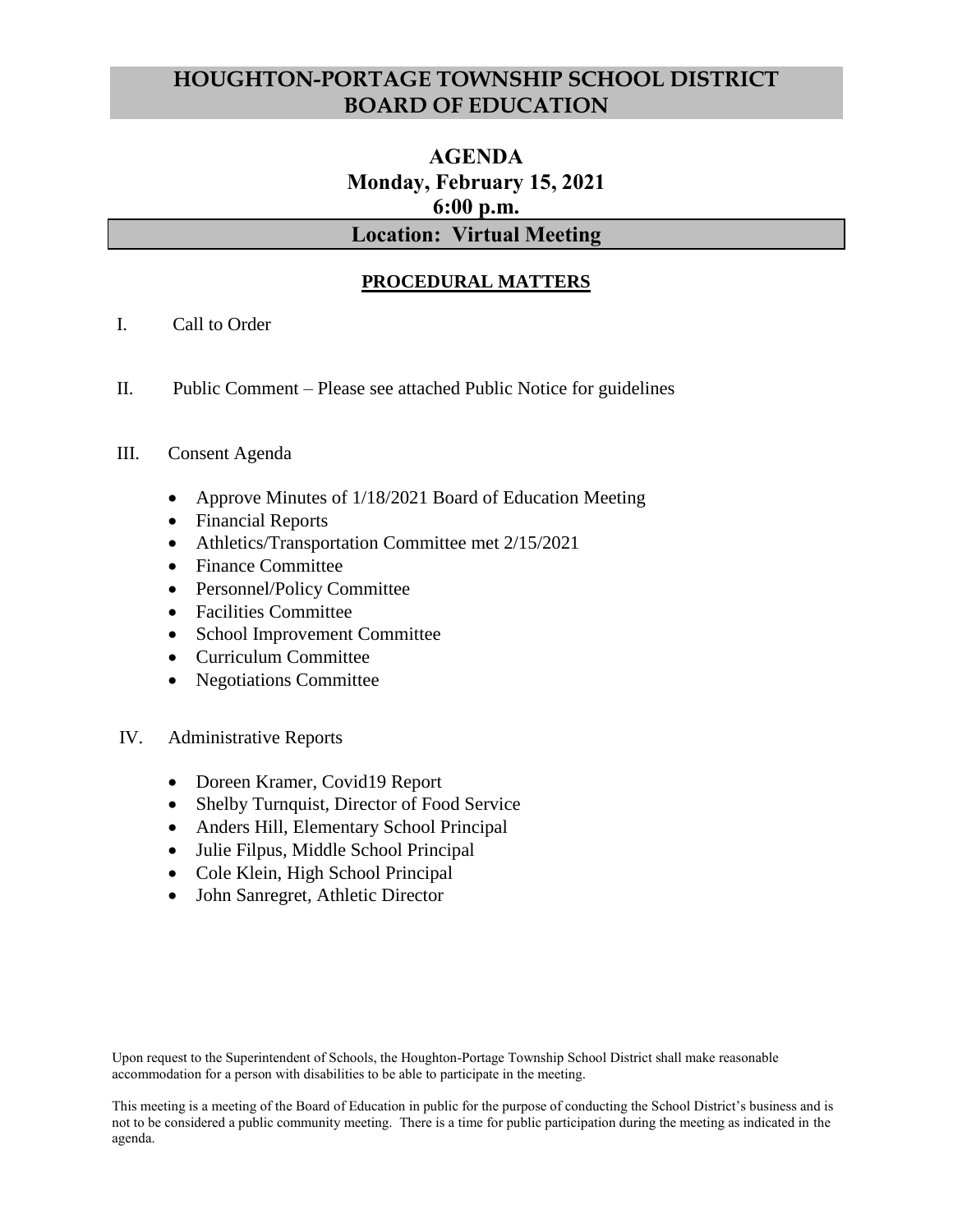- V. MASB & MASA Reports
- VI. Discussion Items
	- **1.** MASB Board of Directors Election
	- **2.** Adopt a nonqualified deferred compensation plan that qualifies under Section 457 (b) of the Code and participate in the Michigan Retirement Investment Consortium Board
	- **3.** CCASB Awards

#### VII. Action Items

- **1.** Resolution to Accept Covid19 instructional delivery method
- **2.** Approve voting for Brad Baltensperger to represent Region 1 for a three-year term on the MASB Board of Directors.
- **3.** Resolution to adopt a 457(b) Plan and participate in the Michigan Retirement Investment Consortium Board
- **4.** Approve Volleyball Coaches
- VIII. Adjournment

Upon request to the Superintendent of Schools, the Houghton-Portage Township School District shall make reasonable accommodation for a person with disabilities to be able to participate in the meeting.

This meeting is a meeting of the Board of Education in public for the purpose of conducting the School District's business and is not to be considered a public community meeting. There is a time for public participation during the meeting as indicated in the agenda.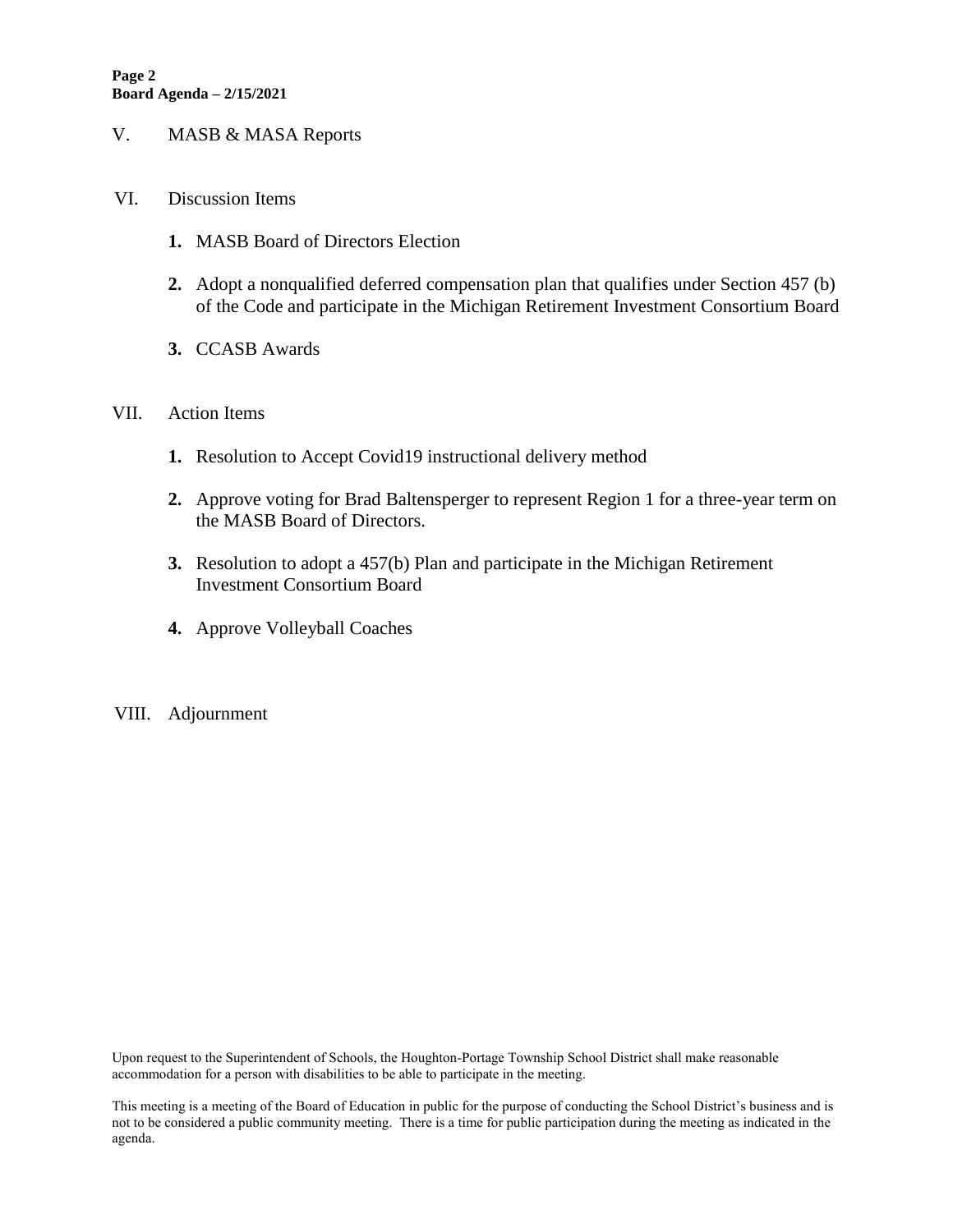## **DISCUSSION ITEMS**

## **1. MASB Board of Directors Election**

At the time of the Board meeting, Dr. Baltensperger and Mr. Christopherson will discuss the MASB election.

## **2. Adopt a nonqualified deferred compensation plan that qualifies under Section 457 (b) of the Code and participate in the Michigan Retirement Investment Consortium Board**

At the time of the Board meeting, Mrs. Marcotte will led a discussion on the 457(b) and joining the Michigan Retirement Investment Consortium to administer it.

## **3. CCASB Awards**

Ms. Kramer will lead a discussion regarding the CCASB Awards

### **ACTION ITEMS**

## **1. Resolution to approve the Monthly Covid19 Instructional Delivery Method**

At the time of the Board meeting, Ms. Kramer will ask for approval of Reconfirm instructional delivery method: The Houghton-Portage Township School District is providing face-to-face instruction and remote learning options K-12.

#### **2. MASB Board of Directors Election**

At the time of the Board meeting, the Board will be asked to vote for Brad Baltensperger to represent Region 1 for a three-year term on the MASB Board of Directors.

### **3. Resolution to adopt a 457(b) Plan and participate in the Michigan Retirement Investment Consortium Board**

At the time of the Board meeting, Mrs. Marcotte will ask the board to adopt a 457(b) plan and to authorize the Michigan Retirement Investment Consortium Board

#### **4. Approve Volleyball Coaches**

At the time of the Board meeting, Mr. Sanregret will request approval of the volleyball coaches.

Upon request to the Superintendent of Schools, the Houghton-Portage Township School District shall make reasonable accommodation for a person with disabilities to be able to participate in the meeting.

This meeting is a meeting of the Board of Education in public for the purpose of conducting the School District's business and is not to be considered a public community meeting. There is a time for public participation during the meeting as indicated in the agenda.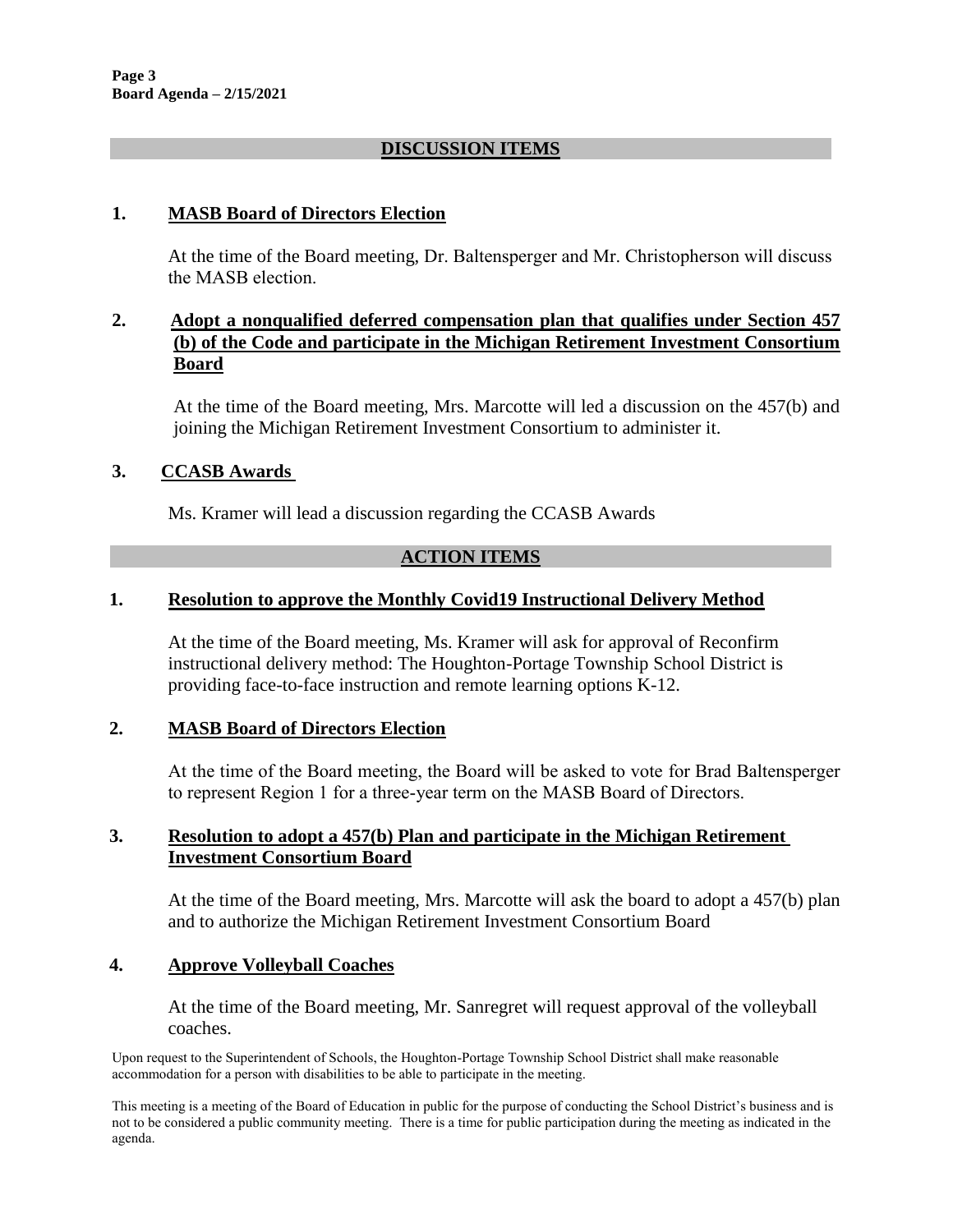Monday, February 15, 2021 Houghton-Portage Township Board of Education Virtual Meeting at 6:00 p.m.

- Community members **must register to participate in the public comment** period of the meeting. Individuals who wish to make a public comment at this meeting must notify Colette Patchin at [cpatchin@hpts.us](mailto:cpatchin@hpts.us) to register for public comment.
- Community members must remain muted until the listed registered community members are given an opportunity to address the board during public comment. **Below is information to attend the February 15, 2021 Virtual Board Meeting with Zoom:**

Topic: HPTS February Board Meeting Time: Feb 15, 2021 06:00 PM Eastern Time (US and Canada)

Join Zoom Meeting https://us02web.zoom.us/j/83142391315?pwd=QmR3ZnNHOEZLaUNjeG5sN3NobkJuUT09

Meeting ID: 831 4239 1315 Passcode: 7a1qjz One tap mobile +16465588656,,83142391315#,,,,\*604064# US (New York) +13017158592,,83142391315#,,,,\*604064# US (Washington DC)

Dial by your location +1 646 558 8656 US (New York) +1 301 715 8592 US (Washington DC) +1 312 626 6799 US (Chicago) +1 669 900 9128 US (San Jose) +1 253 215 8782 US (Tacoma) +1 346 248 7799 US (Houston) Meeting ID: 831 4239 1315 Passcode: 604064

Following Board policy, full policy 0167.3 can be found on our website [www.hpts.us.](http://www.hpts.us/), we remind participants of the following procedures:

- Participants must be recognized by the presiding officer and will be requested to preface their comments by an announcement of their name; address; and group affiliation, if and when appropriate.
- Each statement made by a participant shall be limited to five (5) minutes duration.
- Participants shall direct all comments to the Board and not to staff or other participants. Personal attacks against Board members or staff members will not be tolerated.
- No participant may speak more than once.